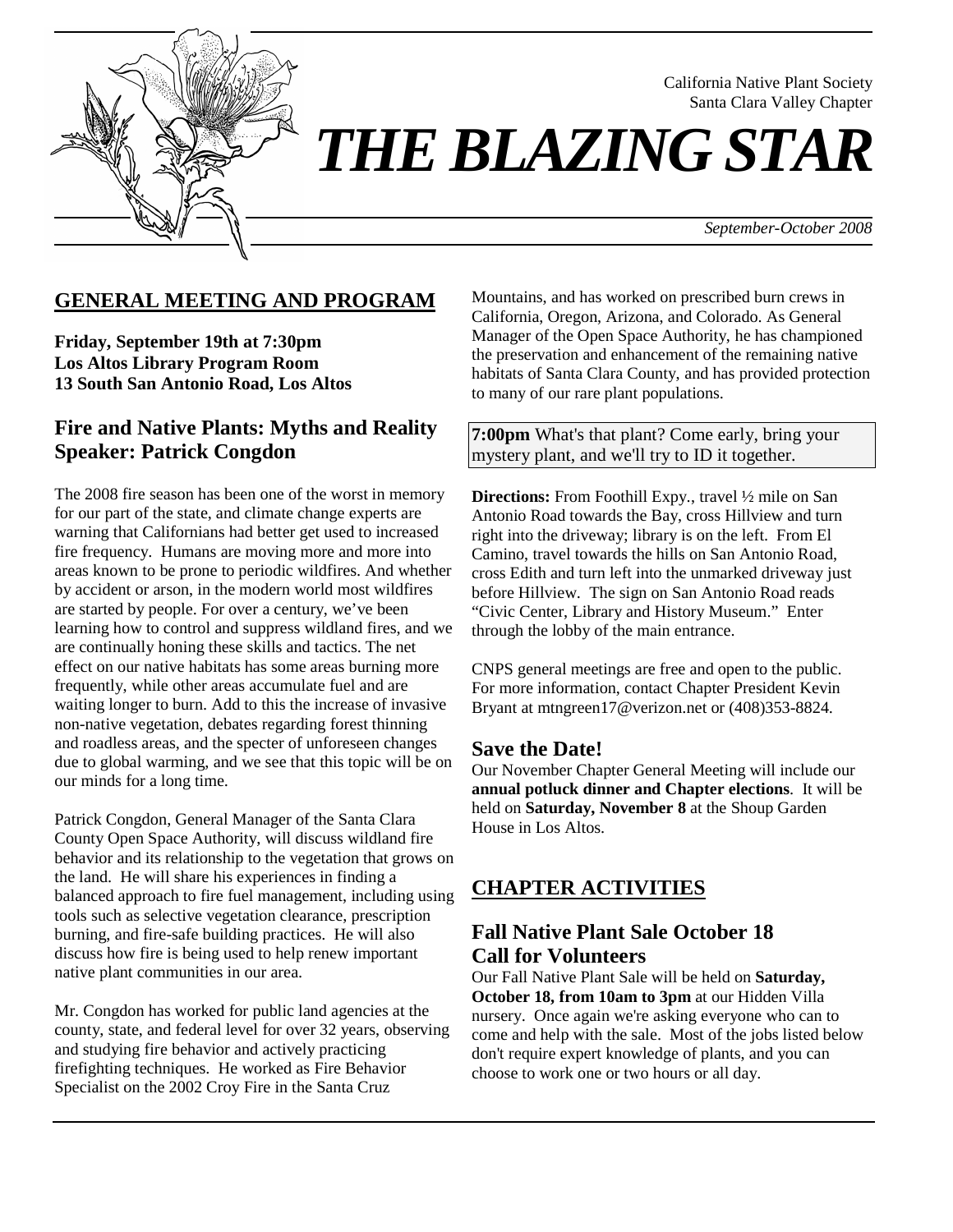Before the sale, you can help during our **Wednesday** work sessions at the nursery from **10am to 2pm**. Special nursery work days will also be held before the sale to help prepare the nursery and label plants. We'll work from **noon to 3pm** on **Wednesday through Friday, October 15, 16, and 17**.

On the day of the sale, we will need people to:

- Help set up before the sale (starting at **8am**)
- Help with parking
- Answer customers' questions about the plants and help them decide which plants to purchase
- Write up the sales tags before customers go to the cashiers to pay for their plants
- Work as cashiers
- Help customers take their purchases to their cars and bring back the wagons and carts to the nursery
- Help clean up after the sale (**3-4pm**)

**For parking**, we will need several additional volunteers beyond the already large number that usually participate in order to adequately staff the additional space that is available as a result of Hidden Villa's expansion of the parking area near the hostel.

The plant sales are always lots of fun to work at, and we provide lunch to volunteers. Please sign up with the following coordinator(s) depending on your interest:

#### **Horticultural consultation and miscellaneous**:

Jean Struthers (650)941-2586, JeanStruthers@att.net Ray Deutsch (650)365-6136, henrymarsh@yahoo.com

#### **Writing sales tags and/or cashiering:**

Georgia Stigall (650)941-1068, GeorgiaStigall@yahoo.com

#### **Parking (directing customers in the lot):**

Stephen Buckhout (408)255-6233, yscottie@pacbell.net

**Directions:** Hidden Villa is located on Moody Road west of Foothill College. From Hwy 280 in Los Altos Hills, take the Moody Road exit and head west. Two miles west of Foothill College, look for the Hidden Villa sign and driveway on the left. Follow the directions of the parking volunteers on sale day, or proceed over the bridge and park in the visitor center parking lot to your right. The Nursery greenhouse is just beyond the visitor (Dana) center.

### **Gardening with Natives**

Gardening with Natives (GWN) is a special interest group within the Chapter that usually meets on the first Thursday of each month, at the Peninsula Conservation Center (PCC) in Palo Alto (directions below). The group is open to all, and includes a mix of seasoned native plant gardeners as well as beginners. Newcomers are always welcome.

### **Native Plant Communities for Bay Area Gardens A talk by Glenn Keator**

**Friday September 5, 7-9pm** at Los Altos Library Host: Sherri Osaka

**Glenn Keator** is a free-lance botanist, teacher, and writer with over 10 published books, who lives in Berkeley. He has taught widely on many botanical topics and leads field trips all over California. His main interest is in California native plants, and he is especially enthusiastic about promoting natives in appropriate garden landscapes.

Dr. Keator will focus on native plant communities for local Bay Area gardens, pulling information from his latest book with Alrie Middlebrook, *Designing California Native Gardens*.

**Directions to the Los Altos Library**: see directions to the Chapter General Meeting on page 1 of this newsletter.

#### **Fall Seed Exchange Thursday, October 2, 7-9pm** at the PCC Host: Peigi Duvall

Due to the ongoing Light Brown Apple Moth (LBAM) quarantine, our Fall Exchange program this year will be limited to a Seed Exchange only. This is one of the most interactive and enjoyable programs of the year. Come to browse the offerings -- ranging from easy-to-grow to hardto-find -- and go home with some -- *for free!* Bring coin envelopes in which to carry seeds home.

If you can, bring native plant seeds from your own garden to share. Label them; and if you are so inspired, attach helpful hints about growing them and display photos of plants in bloom. Don't have seeds to share? No problem; there is usually enough material for all.

After introductions and announcements, you will have a chance to show and tell what you brought. Then the exchange will begin. Free and open to all! Such a deal.

**Directions to the PCC:** PCC (Peninsula Conservation Center), 3921 E. Bayshore Road, Palo Alto. From Highway 101, take the "San Antonio North" exit, get immediately into the left-hand turn lane, and turn LEFT onto East Bayshore. This will curve around to the left, then right.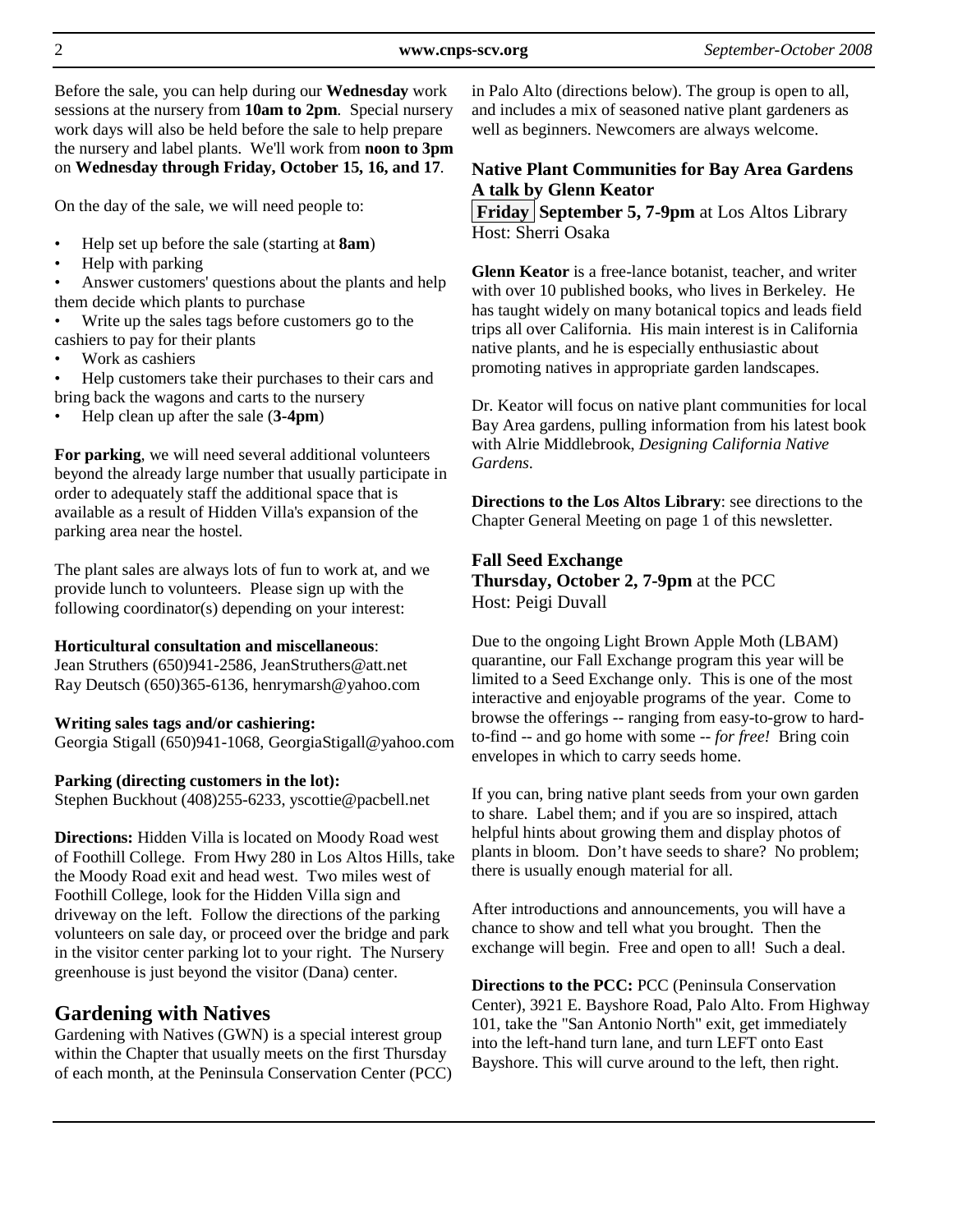Turn right on Corporation Way. Then turn into the first driveway on your left, which leads to the PCC parking lot.

For more information on the Gardening with Natives group, visit its website at **www.GardeningWithNatives.com**. GWN maintains a Yahoo group with over 500 members, a true resource for native plant gardeners in this area. To join the Yahoo group, visit **groups.yahoo.com/group/ GardeningWithNatives.** To contact the GWN Steering Committee, email info@gardeningwithnatives.com or call Arvind Kumar at (408)715-7020.

### **Native Hill - Wildlife Haven**

Foothill College's Native Hill garden has been a haven for wildlife this year. Besides observing the quail chicks living in the Saint Catherine's lace, we've found that butterflies abound on the *Grindelia* spp and *Aster chilensis*: during one survey 18 individuals from 4 species were observed. Hummingbirds relentlessly hover over the *Epilobium* spp.

This year we have also had a significant increase in young lizards, which prefer the ground cover plants during the heat of the day but also benefit from basking in the early morning sun on rocks that we placed around the garden. The rocks were placed mainly for aesthetics but we've found birds using them for perching while foraging.

As always, if you would like to volunteer at the garden or be added to the email list to be notified of upcoming workdays, contact Phil Higgins at phidor@juno.com or (650)941-4752.

## **Photo Group**

Our Chapter Photo Group meets on the **third Monday** of even-numbered months at the Peninsula Conservation Center (PCC) in Palo Alto. The Group is open to all, and includes both beginning and experienced photographers.

Our next meeting will be **Monday, October 20**. In addition to the featured program of each meeting, attendees are encouraged to bring recent favorite photos. For more information, please contact Patrick Gallagher, at (408)483- 9366 or drrust@greenisles.com.

## **Keying with Natives**

Join other native plant enthusiasts in a fun and educational atmosphere, as we hone our skills at plant identification (aka "keying"). We meet **6:30pm-8:30pm** usually on the **last Friday** of each month.

Upcoming meetings are **August 29, September 26,** and **October 24** at the PCC building in Palo Alto. For details,

contact David "Tex" Houston at tex009@sbcglobal.net or Sally Casey at (408)377-0989.

## **CHAPTER NATIVE PLANT CLASSES**

Our Chapter is co-sponsoring two classes with the Santa Clara Valley Audubon Society. For more information or to register for either of these classes please contact Toby Goldberg at  $(408)252-3740$  or programs@scvas.org.

# **Gardening with Native Plants A two-part Class with Jeffrey Caldwell**

Would you like some guidance in designing, planting, and cultivating California native plant gardens successfully? Jeffrey Caldwell, a biologist and horticulturalist with much experience creating native plant gardens that attract and support native birds and other wildlife, will be offering this class in Cupertino. The class includes discussion of the aesthetic qualities, wildlife values and other values of easyto-grow species suited for the local area. Supportive handouts will be provided and there will be opportunities for specific questions

Dates: **Wednesdays, September 10 and 17; 6-9pm** Location: McClellan Ranch Park, Cupertino Fee: \$30 members of SCVAS or CNPS; \$35 non-members

# **Biodiversity, Native Plants, and the Home Gardener - with Arvind Kumar**

This class will focus on the importance of biodiversity, the unique position of California in the world, the critical role of native plants and how we are losing them to human pressures. We will also examine what the average home gardener can do to support biodiversity by planting native plants and promoting habitat, and will discuss the specific plants one can introduce to the home garden and their benefits.

#### Date: **Saturday, September 13; 9am-12pm**

Location: McClellan Ranch Park, Cupertino Fee: \$15 members of SCVAS or CNPS; \$20 non-members

# **ANNOUNCEMENTS**

### **2008-2009 Graduate Scholarship Recipients**

*By Nora Monette, Scholarship Committee*

In May the Chapter awarded three \$1,500 scholarships to graduate students doing research in plant systematics, plant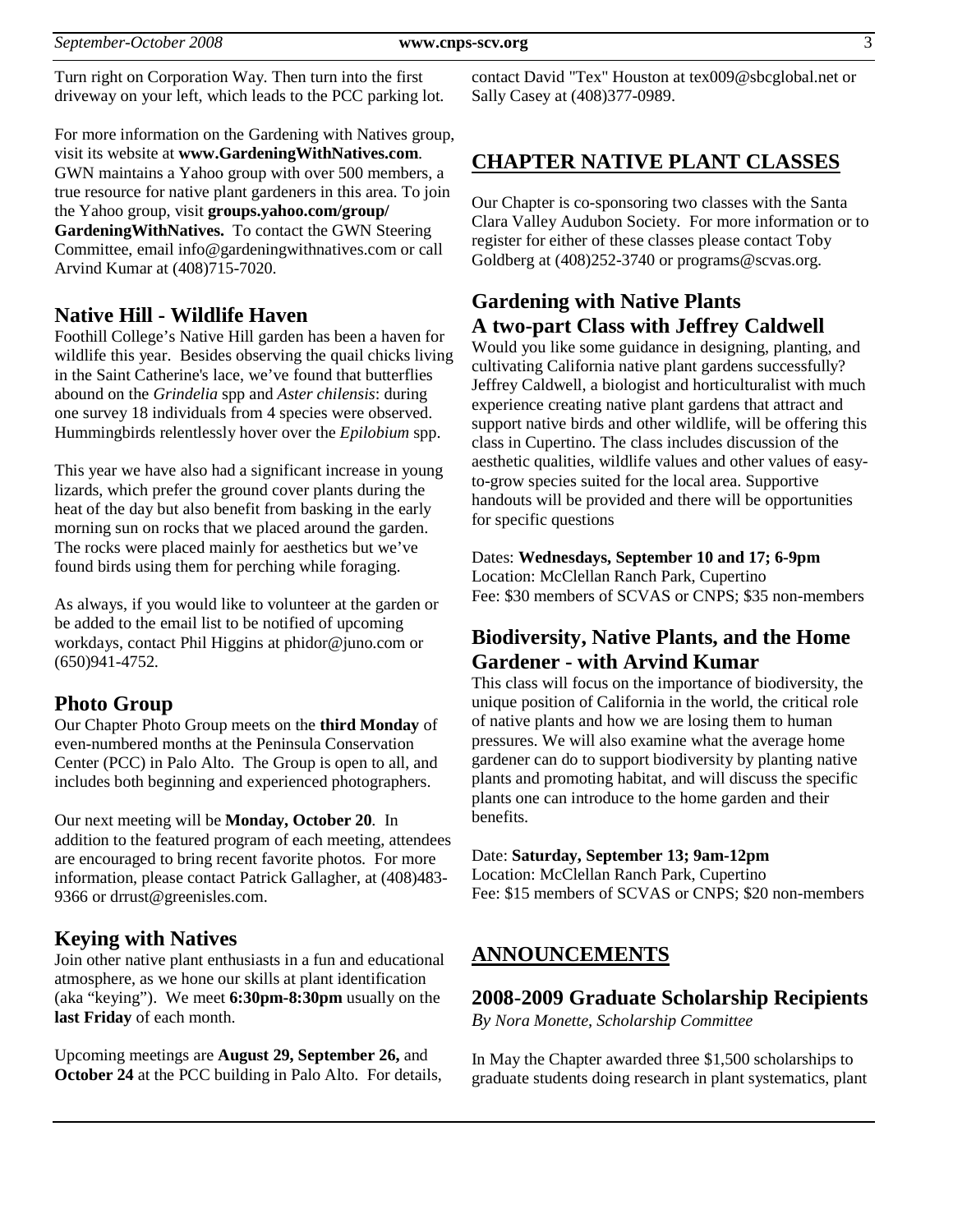ecology, plant physiology, and other areas. The recipients of the 2008-2009 scholarships are:

#### **Lisa Cutting Auchincloss, University of California,**

**Davis.** Lisa is studying Fremont cottonwood (*Populus fremontii*) seedling survival in semi-arid riparian ecosystems. She is studying plant resource relationships and physiological responses of plants to resource limitations (water, nitrogen, and phosphorus). Interestingly, she is using economic theory-based analyses applied to plant function to improve the general understanding of plant response to multiple resource limitations. A goal is to improve river management and remedy deleterious impacts of water regime disruption on riparian vegetation. Water drawdown rates of dammed rivers and seedling survival will be specifically addressed. Lisa's major advisor is Professor Jim Richards.

**Chris Mallek, University of California, Davis.** Chris is working on environmental variables affecting California cypress (*Callitropsis macnabiana*), including response to fire regime. His multiple year research builds upon his work on the variation of *C. macnabiana* vegetation and fire regime across the range of the species. Surveys will use the CNPS Releve Protocol and population size and vegetation variability will be determined along with location, elevation, slope, aspect, cover and chemical and physical soil attributes. Qualitative estimates of minimum time required between fires and increased risk of local extirpation posed by short fire return intervals will also be assessed. Chris' major advisors are Professors Michael Barbour and Kevin Rice.

#### **Amelia Byrd Ryan, San Francisco State University.**

Amelia's research examines the effects of salinity and nitrogen concentration on salt marsh plant growth. She is conducting her experimental work at China Camp State Park on the shores of San Francisco Bay in Marin County. Three distinct habitats are being studied: mixed species communities near marsh channels, pure pickleweed stands near marsh channels, and pure pickleweed stands in the salt marsh plain. Her field work and greenhouse experiments address questions regarding the factors controlling marsh plant abundance and community composition. Amelia's major advisor is Assistant Professor Katharyn Boyer.

Amelia and Chris provided members with an overview of their research prior to receiving their awards at the May General Meeting. The research scholarships recognize the research plans of these graduate students and the potential of their research to further the understanding of plant ecology, restoration, and plant systematics. We hope to hear more about their research in the future.

Congratulations Amelia, Chris, and Lisa!

### **David Fross Friday, October 17**

Our Chapter and the San Carlos Library present a free talk and slide show by horticulturist and author David Fross:

### **California Classics: Native Plants for Contemporary Gardens 7:30-9:30 p.m**. - San Carlos Library Community Room,

610 Elm Street, San Carlos (650)591-0341 **www.smcl.org/libraries/scl** 

Learn about traditional and unconventional native plant solutions to the often challenging environment found in California's urban and suburban gardens from an acknowledged expert. David Fross is the founder and president of Native Sons Wholesale Nursery and teaches horticulture at Cal Poly, San Luis Obispo. He is the coauthor of the classic books *Ceanothus* and *California Native Plants for the Garden*.

### **PRESIDENT'S MESSAGE**

*By Kevin Bryant, Chapter President* 

The incredible beauty and unmatched biological diversity of California has been shaped by myriad forces over the millennia, and this active fire season provides us another reminder of a force powerful enough to radically change the lands we know in a hurry: *Homo sapiens*.

This land knows fire, and has known it well for at least the last 10,000 years. Fire is such a part of California that there are plants and animals here that appear only after a burn. Many plants depend on fire for successful reproduction, while others have evolved an ability to sprout anew from their rootstock. Science is still scratching the surface of understanding when it comes to explaining the mechanisms of this remarkable adaptability, but fire seasons like we've seen the last few years across the state add volumes to the knowledge base.

Two facts are difficult to escape: the human population in California has increased by 34,000,000 over the last 100 years, and wildfires will continue to occur here with or without our presence. As a forest dwelling human, I'm interested in how we are adapting to this reality. The several fires we've experienced in the Santa Cruz Mountains in 2008 have put us on alert, and some of my friends and neighbors are responding by denuding large portions of their land. This "brush" cutting is frequently executed without a plan or a thought for the indigenous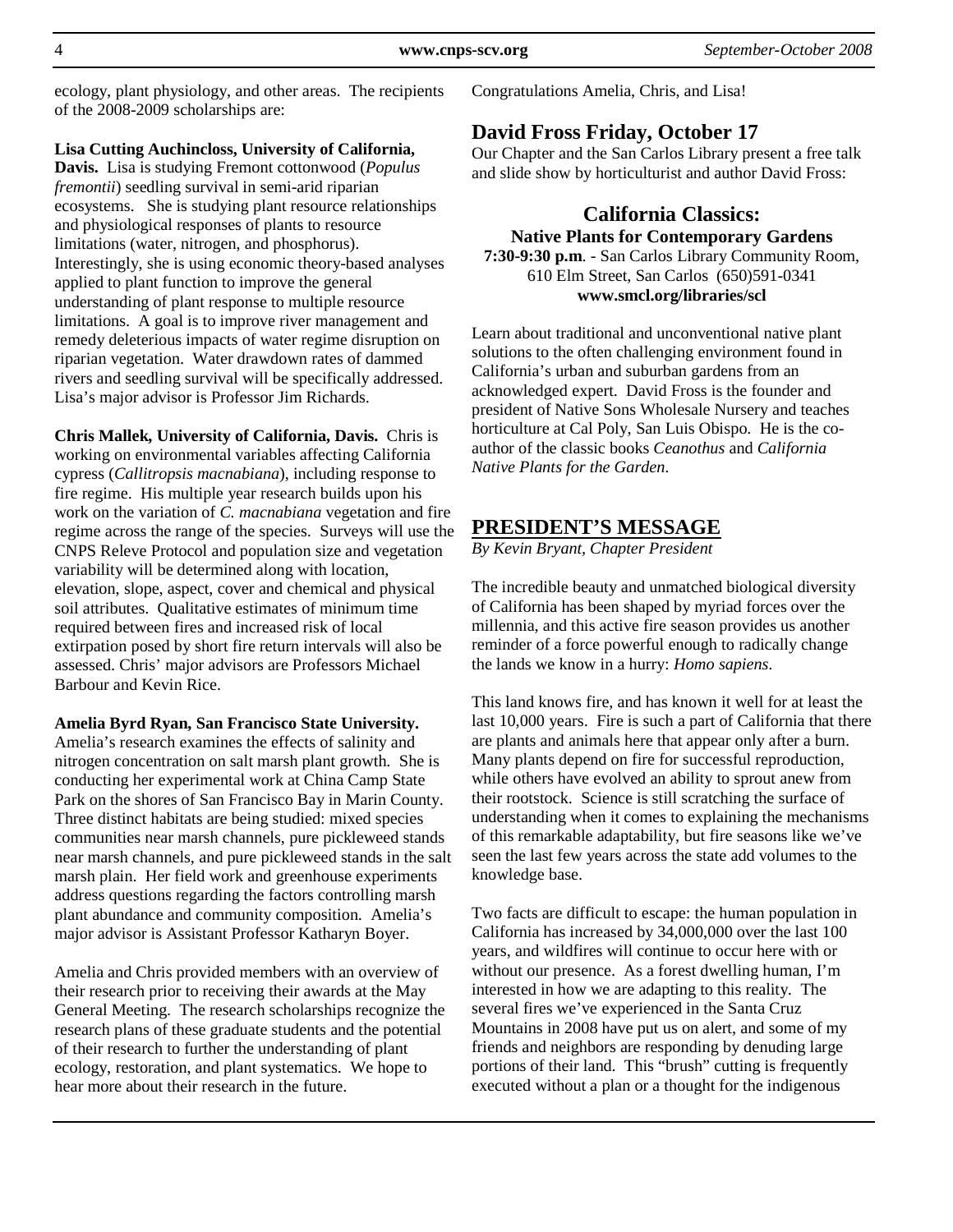plants and the cascade of creatures that depend on them. A friend of mine regrettably lost everything when his property burned in the Summit Fire of May 2008, and he has now vowed to work and cultivate every bit of his seven acres of chaparral and knobcone pine woodland so that no natural vegetation exists to burn again. He plans to install a vineyard, as are several of his neighbors who own larger properties. I consider these to be reasonable people, but such over-reactions to this human-created disaster and the resultant fragmentation of habitat will result in continued species extirpations and extinctions.

Humans are capable of inventing new ways to live in areas prone to fire without destroying habitat. Structures can be created to greatly increase the odds of making it through a fire; planning decisions can be made to keep further development out of harms way in the first place; roadless areas can remain roadless (and weedless); and a balanced approach to fire-fuel management can allow humans and the tens of thousands of local neighbor species to coexist.

The animals have no political voice, and the plants at the base of the food chain have even less standing in our society. It's up to caring citizens to build networks and create a groundswell of desire to put before the political eye. CNPS is one such network, and the swell is still rising. What can you do to help us be sure that the wild places we love today will still be here in another 100 years?

## **CHAPTER SERVICE OUTINGS**

#### **Habitat Restoration at Edgewood Park**

Join us as we restore sensitive habitats at Edgewood Park and enjoy late season wildflowers. Weeding sessions take place at the following times:

- **Friday mornings** throughout the year, starting at **9am**
- **Wednesday evenings** during daylight savings time starting at **5:30pm**

For details, including schedules and meeting places, see our Weed Warriors website at **edgewood.thinkersrus.net**, contact Paul Heiple at (650)854-7125 or pheiple@ gmail.com, or email John Allen at jcakwa@earthlink.net.

## **CHAPTER FIELD TRIPS**

**We have no field trips to announce for this issue. However, to entice members to stay tuned, we present a report from a recent Chapter field trip.** 

### **Sonora Pass Trip Report (Aug 1-3, 2008)**

*By co-leader Carolyn Dorsch*

Eighteen people, including trip leaders Stella Yang and Carolyn Dorsch, headed up to the Sierra the first weekend of August. We car-camped off Hwy 120 at 6,200 feet, near the Clark Fork of the Stanislaus River. The first day we stayed in the "lowlands" and explored along the Clark Fork meadow and the Column of the Giants.

Day two found us up near the top of Hwy 120, just west of Sonora Pass. We spent the day hiking up to St. Mary's Pass (10,100 feet). The walk was steadily uphill, but with wildflowers all along the way, low 70s temperature, and nice breezes, the 1,200 foot climb from the trailhead was quite manageable. Along the way, and at the top of the pass we found many high-elevation plants in bloom, including the following: Pursh's woolly-pod (*Astragalus purshii*), buckwheat (*Eriogonum ovalifolium*), Sierra claytonia (*Claytonia nevadensis*), and Arctic willow (*Salix arctica*). In fruit were two anemones: *Anemone occidentalis* and *A. drummondii*.

All together, it was about a three-mile round trip. A couple of our group took the challenge offered by the mountains, and continued their hike up to Stanislaus Peak (11,233 feet) before rejoining the group back at the trailhead in the late afternoon.

Day three, we drove down Herring Creek Road before heading home. While it can be stunning in June (elevation around 7,000 feet), we had to work harder to find the flowers. Following the water, we came across beautiful colonies of Alpine lily (*Lilium parvum*) near Herring Creek. The trip was capped off with a short visit along the Trail of the Gargoyles, where we could admire the amazing geologic formations.

Plans are already in motion for another trip up to the Sonora Pass area. Late June/early July is the best time to see the flowers at the 6-7,000 feet elevation, but there is plenty to see in early August, so long as you go to the higher elevations. Look for this trip's highlights at our next Member's Night meeting!

# **DEADLINE FOR THE NEXT** *BLAZING STAR*  **Saturday, October 4, 2008**

**Email: mattsson@surfpix.net Phone: (408)255-3767**